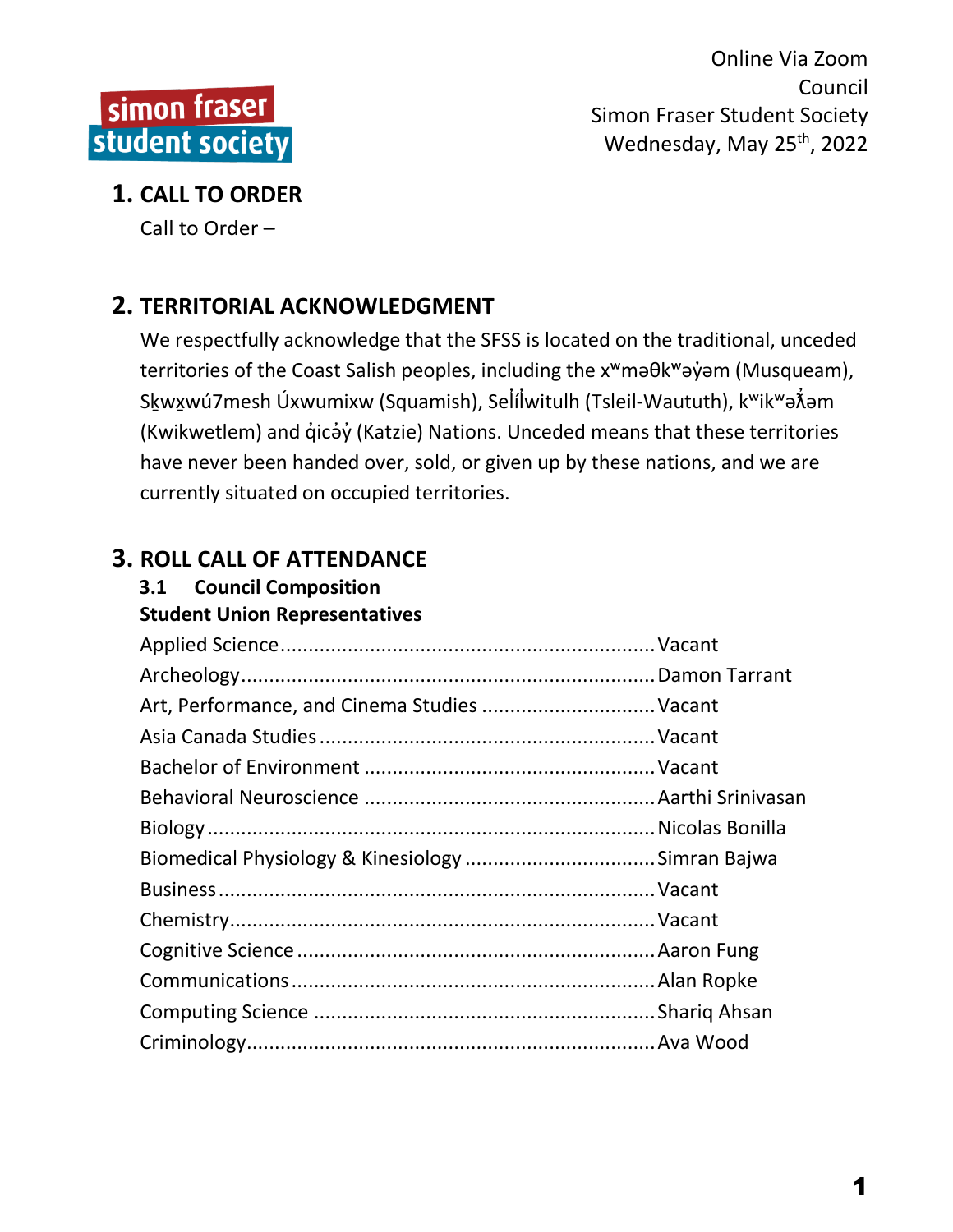# simon fraser<br>student society

Online Via Zoom Council Simon Fraser Student Society Wednesday, May 25<sup>th</sup>, 2022

| Faculty of Communication, Art and Technology Rastko Koprivica |  |
|---------------------------------------------------------------|--|
|                                                               |  |
|                                                               |  |
|                                                               |  |
|                                                               |  |
| Gender, Sexuality, and Women's StudiesSimran Basra            |  |
|                                                               |  |
|                                                               |  |
|                                                               |  |
|                                                               |  |
|                                                               |  |
|                                                               |  |
|                                                               |  |
|                                                               |  |
| International Studies Student Association Sude Guvendik       |  |
|                                                               |  |
|                                                               |  |
|                                                               |  |
|                                                               |  |
|                                                               |  |
|                                                               |  |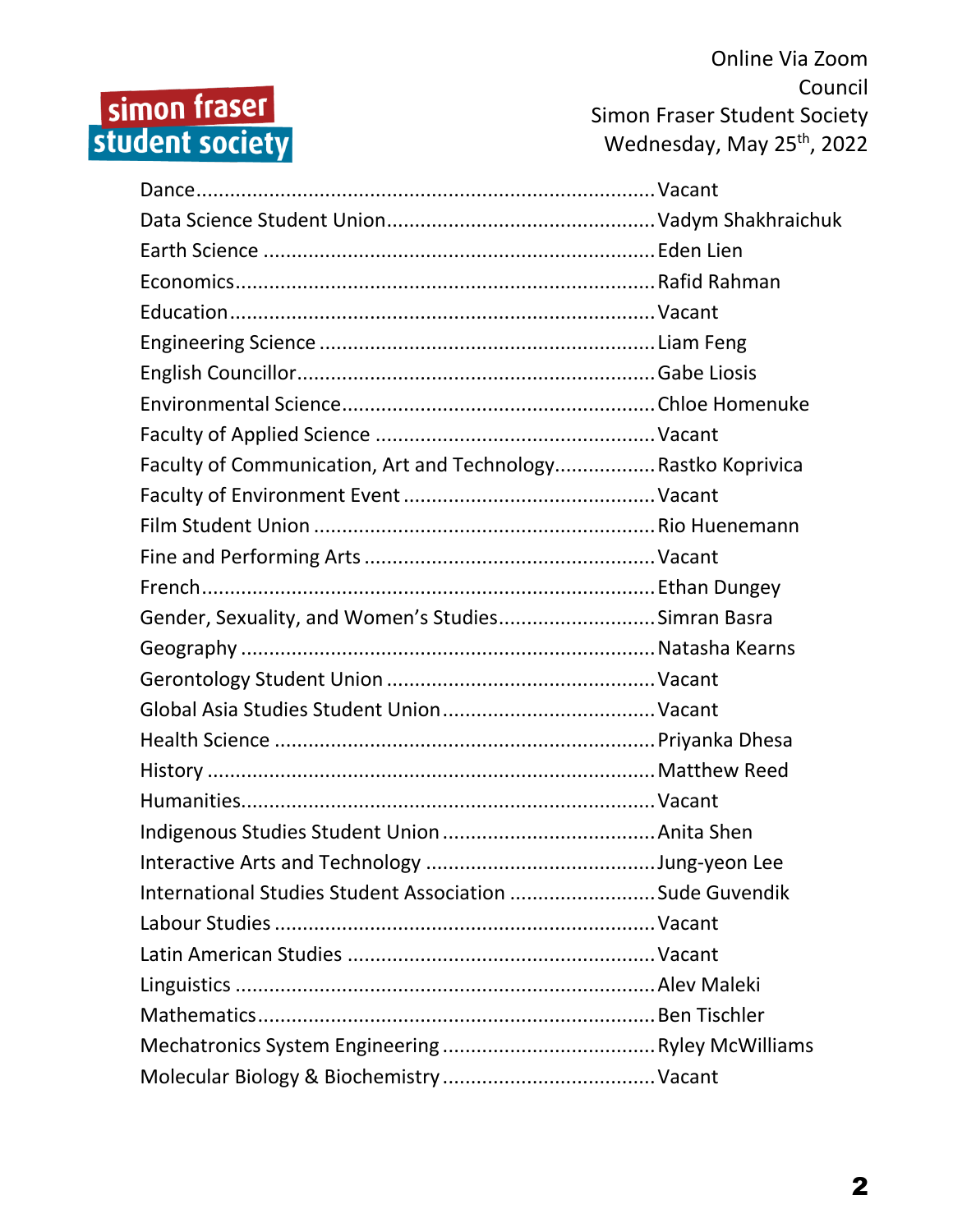# simon fraser<br>student society

Online Via Zoom Council Simon Fraser Student Society Wednesday, May 25<sup>th</sup>, 2022

| Sustainable Community Development Vacant               |  |
|--------------------------------------------------------|--|
| Sustainable Energy Engineering Student Society  Vacant |  |
|                                                        |  |
|                                                        |  |
|                                                        |  |

#### **Constituency Group Representatives**

| First Nations, Métis & Inuit Student Association Vacant |  |
|---------------------------------------------------------|--|
|                                                         |  |
|                                                         |  |
| Students of Caribbean & African Ancestry Linda Chobang  |  |
|                                                         |  |

#### **Affiliated Student Groups**

|--|--|--|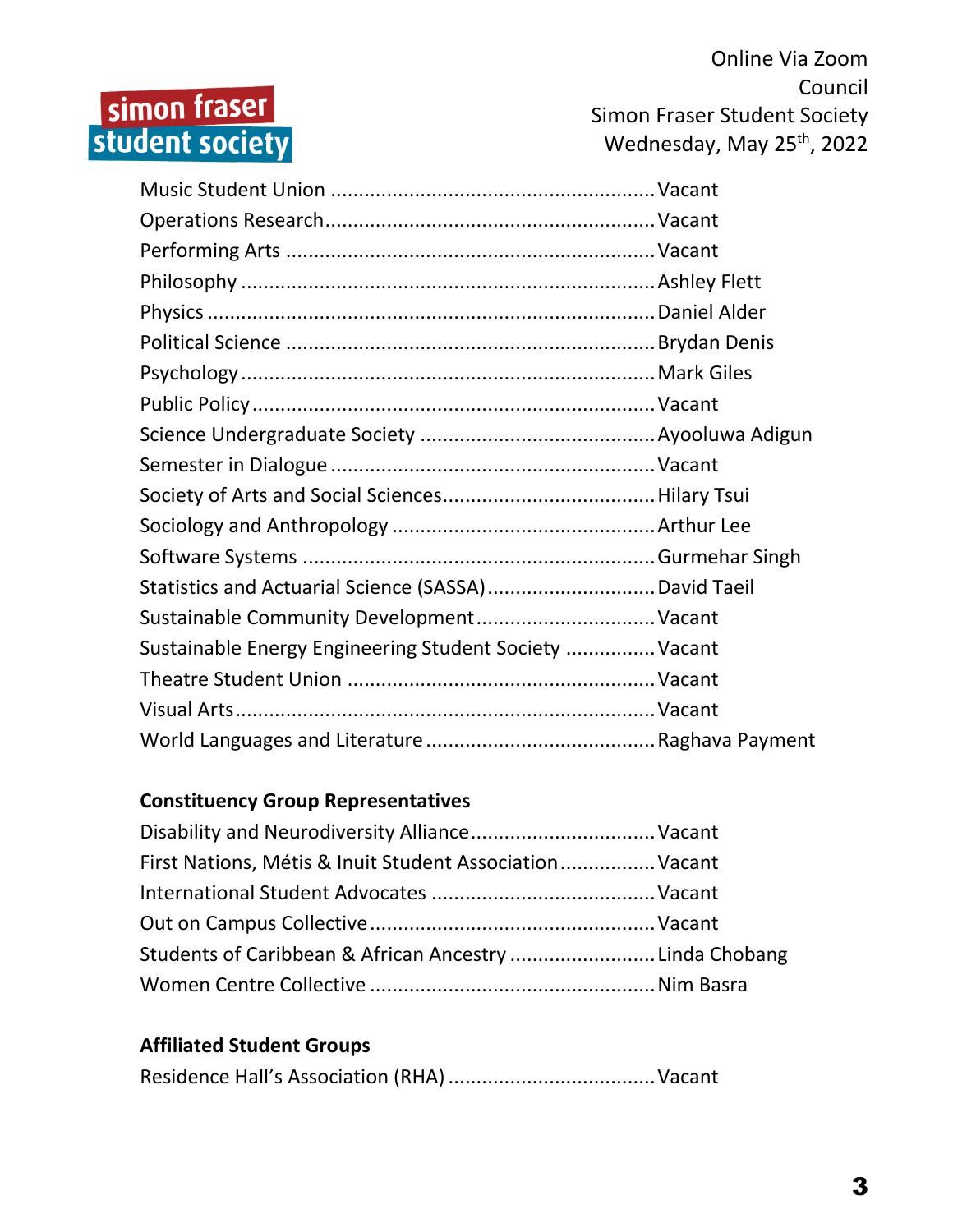

Student Athlete Advisory Committee (SAAC)......................Vacant

#### **SFSS Executive Committee**

| VP Internal and Organizational Development Judit Nagy |  |
|-------------------------------------------------------|--|
|                                                       |  |
|                                                       |  |
|                                                       |  |
|                                                       |  |
|                                                       |  |

# **3.2 Society Staff**

| Policy, Research, Community Affairs Coordinator Beaty Omboga |  |
|--------------------------------------------------------------|--|
|                                                              |  |
|                                                              |  |

| 3.3 Alternates       |  |
|----------------------|--|
| 3.4 Regrets          |  |
| 3.5 Leave of Absence |  |
| 3.6 Guests           |  |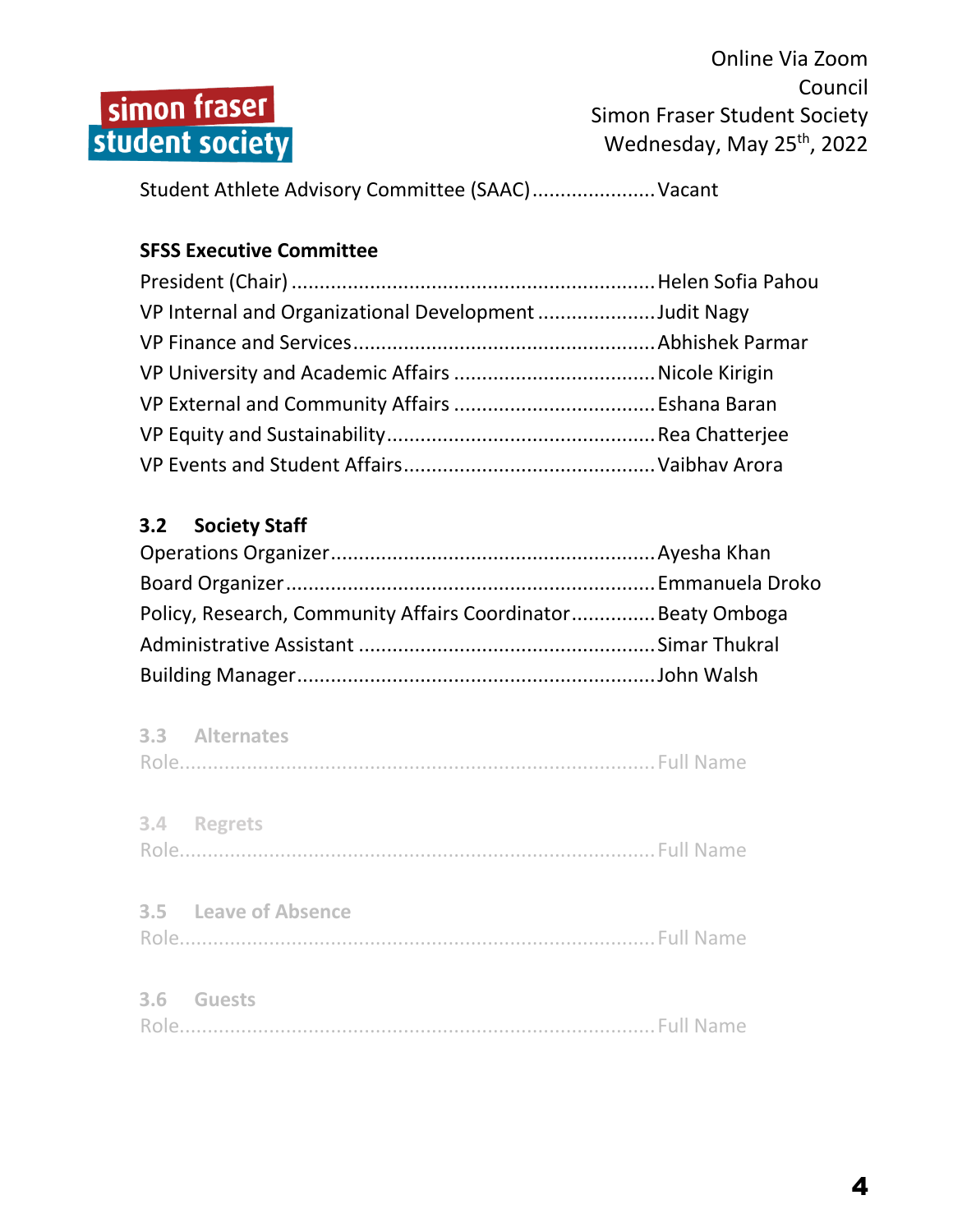

**3.7 Absents** Role.....................................................................................Full Name

# **4. CONSENT AGENDA**

## **4.1 CONSENT AGENDA**

Be it resolved to adopt the consent agenda by unanimous consent.

#### **CARRIED/NOT CARRIED/CARRIED AS AMENDED**

#### **4.1.1. MATTERS ARISING FROM THE MINUTES-Council Minutes-MOTION COUNCIL 2022-05-25:01**

Be it resolved to receive and file the following Council minutes:

Council 2022-05-11

# **5. ADOPTION OF THE AGENDA**

#### **5.1 MOTION COUNCIL 2022-05-25:02**

#### **Mover / Seconder**

Be it resolved to adopt the agenda as presented.

#### **CARRIED/NOT CARRIED/CARRIED AS AMENDED**

# **6. PRESENTATION**

#### **6.1 Orientation in Review**

**PRESENTED BY:** VP Internal and Organizational Development "Judit Nagy" **ATTACHMENTS:**

#### **6.2 No Cops on Campus Presentation and Q&A Period PRESENTED BY:** NCOC (No Cops on Campus)

**ATTACHMENTS:**

#### **6.3 VP External and Community Affairs 2022-2023 Annual Plan**

**PRESENTED BY:** VP External and Community Affairs "Eshana Baran" **ATTACHMENTS:** 202223 VP External Annual Plan (1) (1).pdf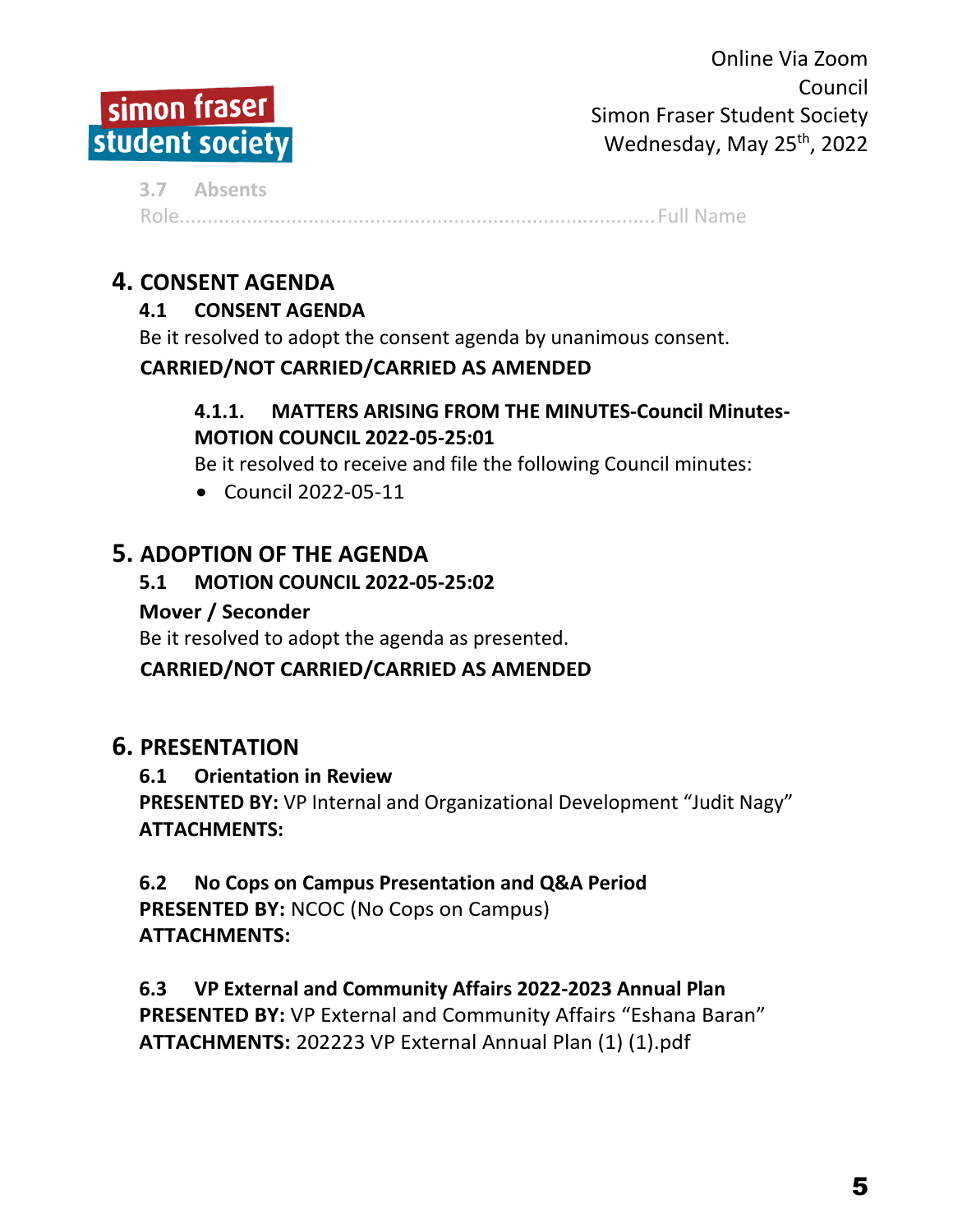

#### **7. REPORTS FROM COMMITTEES**

**7.1 Executive Committee Reports**

#### **7.2 CCBC Report**

**8. REPORT ON MOTIONS PASSED BETWEEN MEETINGS VIA EMAIL 8.1 [TITLE]- MOTION COUNCIL 2022-05-25: SUBMITTED BY: ATTACHMENT: Mover / Seconder** Whereas…

Be it resolved

**CARRIED /NOT CARRIED/CARRIED AS AMENDED/POSTPONED**

**9. OLD BUSINESS**

**9.1 [TITLE]- MOTION COUNCIL 2022-05-25: SUBMITTED BY: ATTACHMENT: Mover / Seconder** Whereas…

Be it resolved **CARRIED /NOT CARRIED/CARRIED AS AMENDED**

#### **10. NEW BUSINESS**

**10.1 University and Academic Affairs Committee Election- MOTION COUNCIL 2022-05-25:03 SUBMITTED BY:** VP Internal and Organizational Development "Judit Nagy"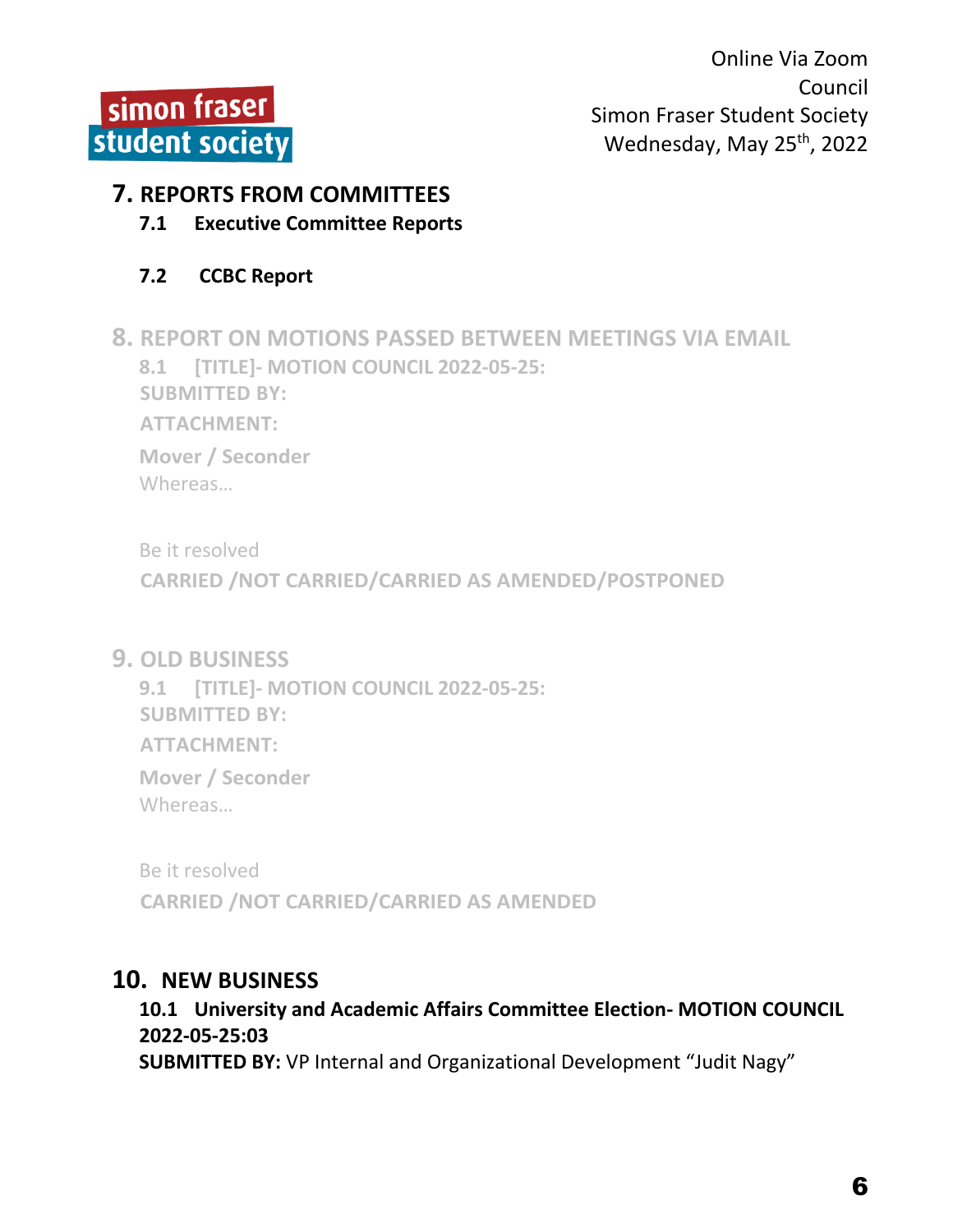

#### **Mover / Seconder**

Be it resolved to elect Councillor(s) A, B, C, D, and E to serve on the University and Academic Affairs Committee for the council terms of 2022-2023**.**

#### **CARRIED /NOT CARRIED/CARRIED AS AMENDED**

#### **10.2 External and Community Affairs Committee Election- MOTION COUNCIL 2022-05-25:04**

**SUBMITTED BY:** VP Internal and Organizational Development "Judit Nagy" **Mover / Seconder**

Be it resolved to elect F, G, H, I, and J to serve on the External and Community Affairs committee for the council terms of 2022-2023.

#### **CARRIED /NOT CARRIED/CARRIED AS AMENDED**

#### **10.3 Equity and Sustainability Committee Election- MOTION COUNCIL 2022-05- 25:05**

**SUBMITTED BY:** VP Internal and Organizational Development "Judit Nagy" **Mover / Seconder**

Whereas ESC has a designated seat for an additional Executive Officer;

Be it resolved to elect Executive X to serve on ESC for the 2022-23 Council year.

Be it further resolved to elect Councillor(s) K, L, M, and N to serve on the Equity and Sustainability committee (ESC) for the council terms of 2022-2023. **CARRIED /NOT CARRIED/CARRIED AS AMENDED**

## **10.4 Black Indigenous People of Colour Committee Election- MOTION COUNCIL 2022-05-25:06**

**SUBMITTED BY:** VP Internal and Organizational Development "Judit Nagy" **Mover / Seconder**

Whereas per SI-10.13"For appointment of councillors to this committee, council shall take into consideration councillors with lived experiences/those who identify as BIPOC when appointing members to the committee;

Whereas there are 4 seats free members of Council;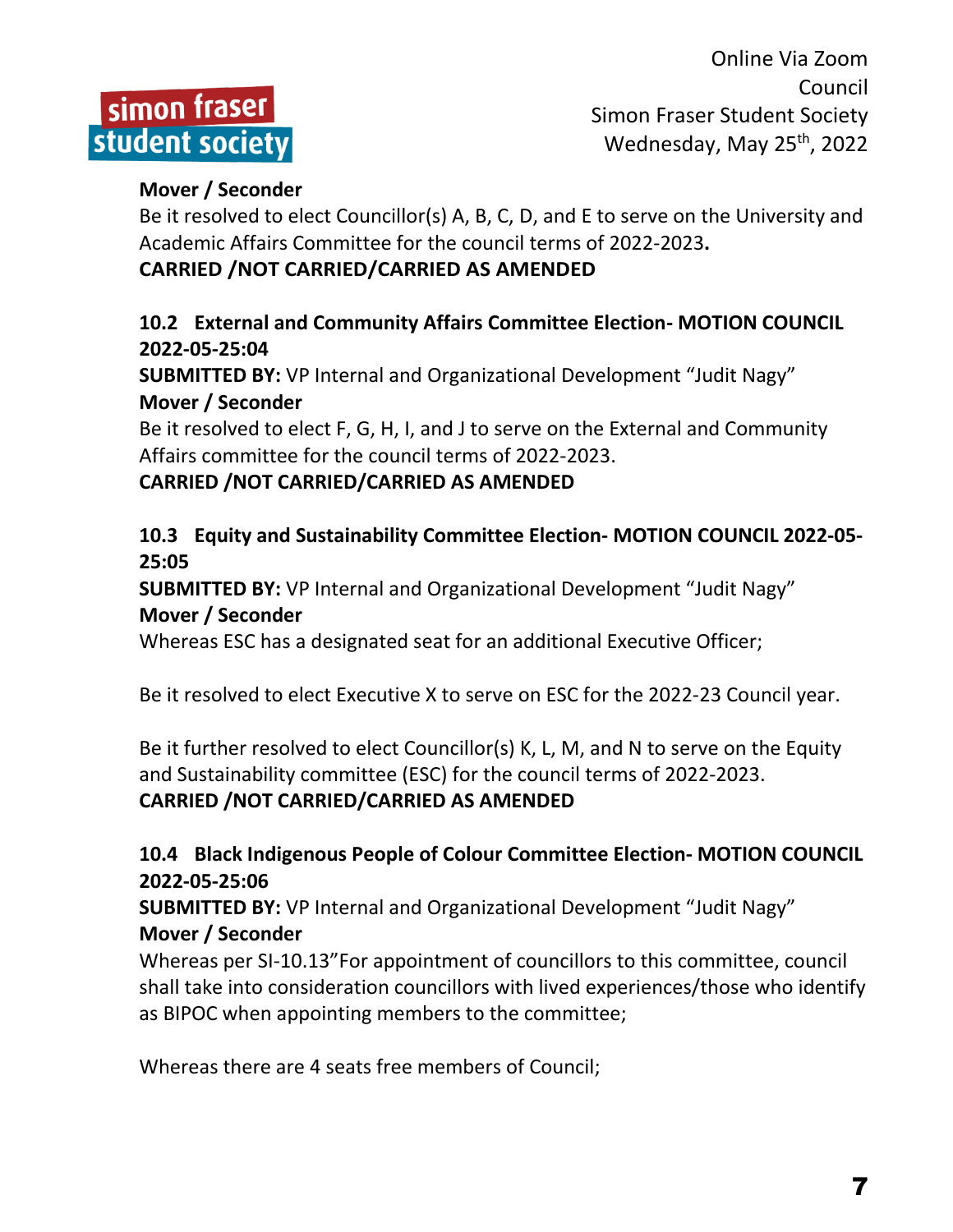

Be it resolved to elect councillor(s) O,P,Q, and R to serve on the BIPOC committee for the 2022-2023 Council term.

## **CARRIED /NOT CARRIED/CARRIED AS AMENDED**

#### **10.5 Events and Student Affairs Committee Election- MOTION COUNCIL 2022- 05-25:07**

**SUBMITTED BY:** VP Internal and Organizational Development "Judit Nagy" **Mover / Seconder**

Be it resolved to elect Councilor(s) U, V, W, X and Y to serve on the Events and Student Affairs Committee for the council terms of 2022-2023.

#### **CARRIED /NOT CARRIED/CARRIED AS AMENDED**

#### **10.6 Finance and Administrative Services Committee Election- MOTION COUNCIL 2022-05-25:08**

**SUBMITTED BY:** VP Internal and Organizational Development "Judit Nagy" **Mover / Seconder**

Be it resolved to elect Councillor(s) Z, A, B, and C to serve on FASC for the council terms of 2022-2023.

#### **CARRIED /NOT CARRIED/CARRIED AS AMENDED**

#### **10.7 Space and Oversight Committee Election- MOTION COUNCIL 2022-05- 25:09**

**SUBMITTED BY:** VP Internal and Organizational Development "Judit Nagy" **Mover / Seconder**

Be it resolved to elect Councillor(s) D, E, and F to serve on SPOC for the council terms of 2022-2023.

#### **CARRIED /NOT CARRIED/CARRIED AS AMENDED**

#### **10.8 Motion to address the impact of Ukrainian conflict on SFU community– MOTION COUNCIL 2022-05:25:10**

**SUBMITTED BY:** Sociology and Anthropology "Arthur Lee"

**ATTACHMENT:** Motion for Council May 26,2022.docx

**Mover / Seconder**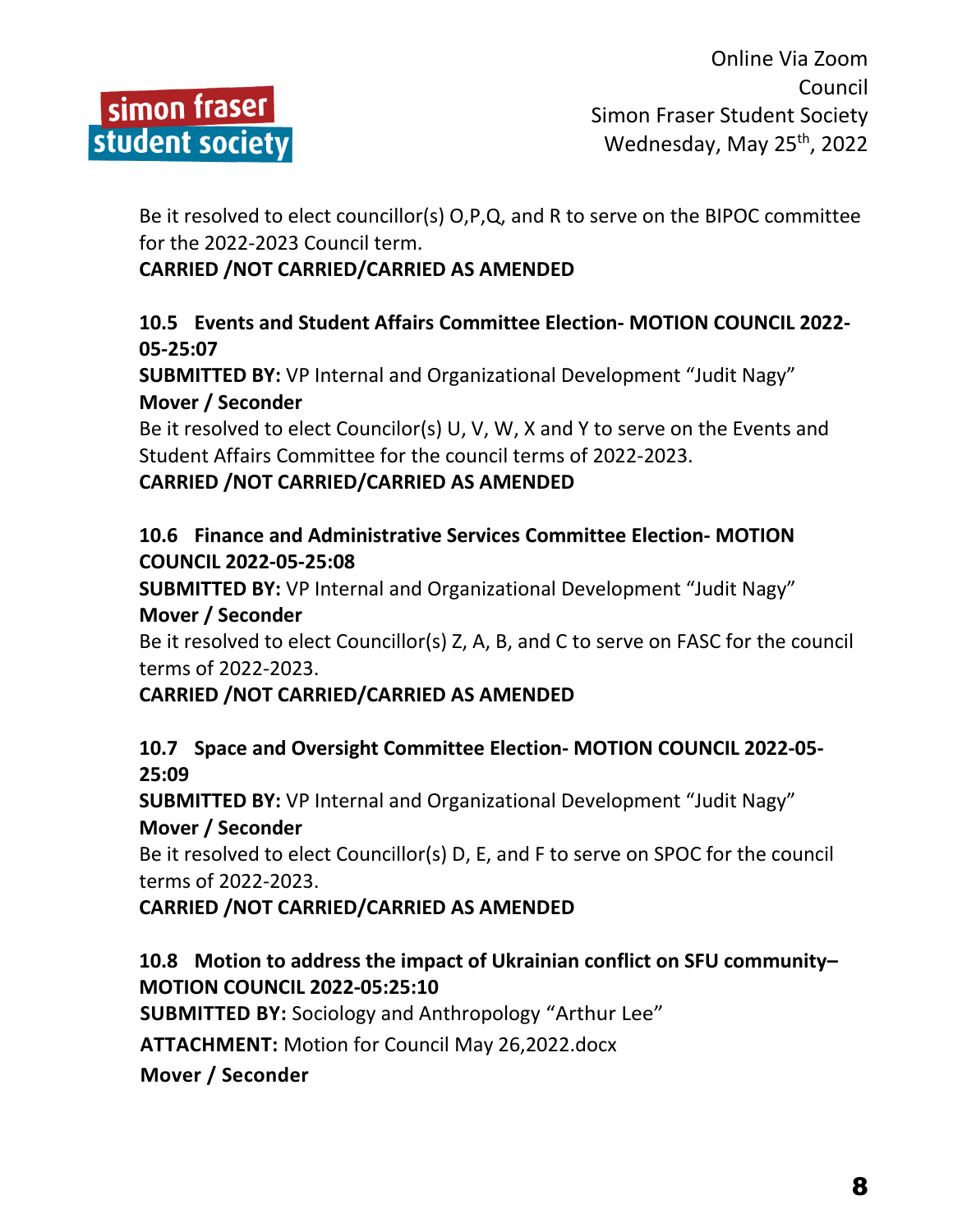

Whereas the ongoing Ukrainian conflict have a continued impact towards Ukrainian SFU students and other affected parties on SFU community at large;

Be it resolved that Council create a working group to investigate and to report related recommendations to support those affected by the situation.

#### **CARRIED /NOT CARRIED/CARRIED AS AMENDED**

#### **11. DISCUSSION ITEMS**

#### **11.1 Website Updates**

**SUBMITTED BY:** VP Internal and Organizational Development "Judit Nagy" **BLURB:** Updating the executive and non-executive councillors' names on the SFSS Website to avoid confusion for the membership**.**

#### **12. IN-CAMERA**

**12.1 MOTION COUNCIL 2022-05-25: Mover / Seconder** Be it resolved to go in-camera for the remainder of the meeting. **CARRIED / NOT CARRIED /CARRIED AS AMENDED** 

#### **13. EX-CAMERA**

**13.1 MOTION COUNCIL 2022-05-25: Mover / Seconder** Be it resolved to go ex-camera. **CARRIED / NOT CARRIED /CARRIED AS AMENDED**

# **14. 30 MINUTES Q&A**

 $\bullet$ 

# **15. NOTICE OF MOTION**

**15.1 IEC-1: Composition Change- MOTION COUNCIL 2022-05-25-11 SUBMITTED BY:** VP Internal and Organizational Development "Judit Nagy"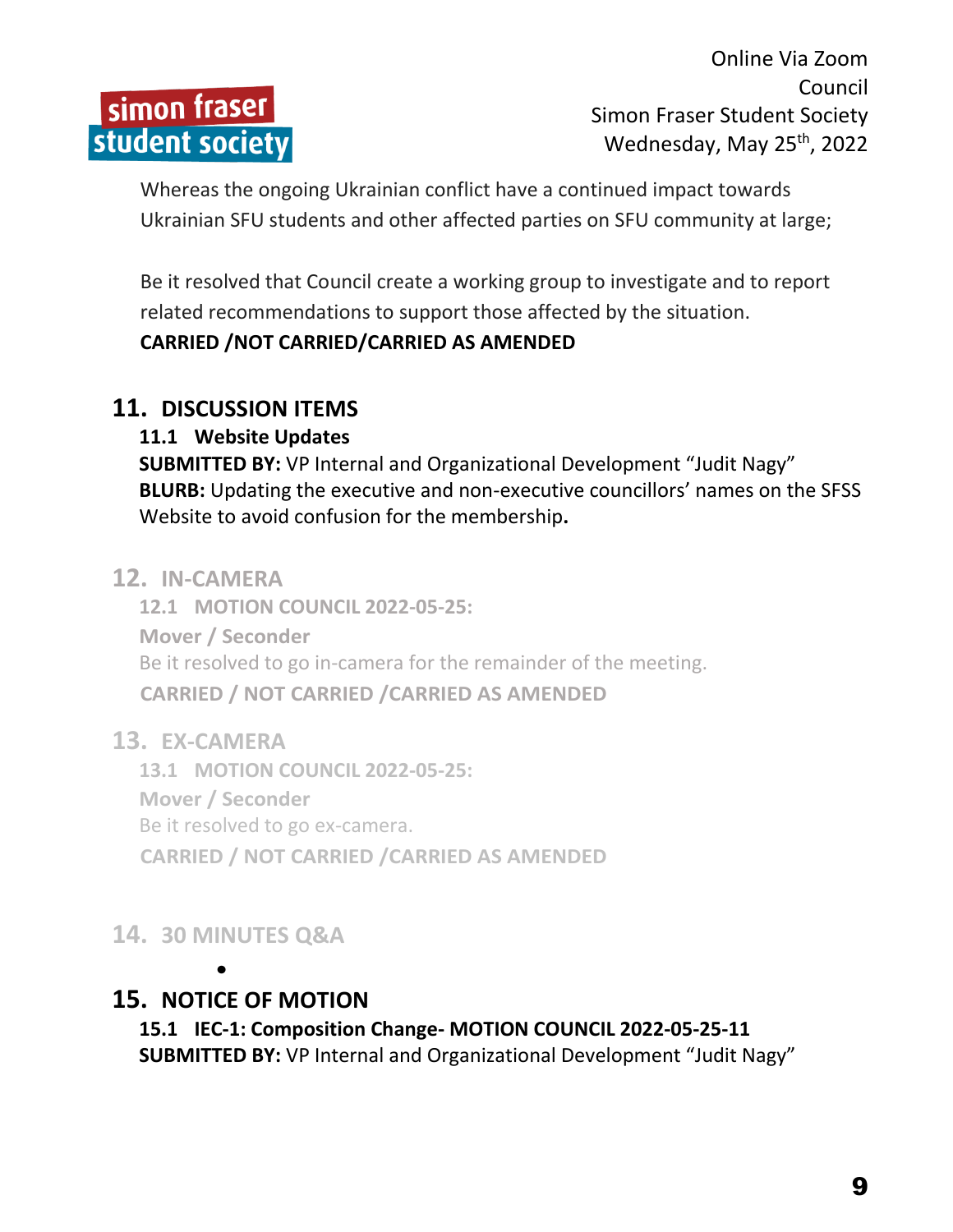

#### **ATTACHMENT:** Briefing Note\_IEC Composition Change.pdf **Mover / Seconder**

Whereas the Elections and Referenda Policy governs how the SFSS hold elections for Executive Officers;

Whereas IEC-1 highlights the composition of the commission as being one (1) chief commissioner, and four (4) commissioners;

Whereas the report on the SFSS Executive Officer Elections (2022) by the SFSS Policy, Research, and Community Affairs Coordinator (PRCA) highlights a recommendation to hire more IEC staff – from one (1) chief commissioner to two (2), and commissioners from four (4) to six (6);

Whereas increasing the number of Chief Commissioners currency would be in conflict with bylaw 13(7);

Whereas bylaw 13(7) allows for "no less than four other Commissioners;

Whereas VP Finances and Services has been tasked to allocate the budget for an increase in IEC spending;

Be it resolved to amend IEC-1 standard composition to strike "four (4) Electoral Commissioners" and replace it with "six (6) Electoral Commissioners";

"Six electoral commissioners shall be appointed for the duration of any society election or referendum."

Be it further resolve to strike section in "Appendix: Deliverables" that refers to the numerical composition of the IEC, and replace with: "The purpose of this committee is to provide council with a formal recommendation for the appointment of candidates to the position of seven (7) electoral commissioners: one (1) Chief Commissioner, (6) Electoral Commissioners"; **CARRIED /NOT CARRIED/CARRIED AS AMENDED**